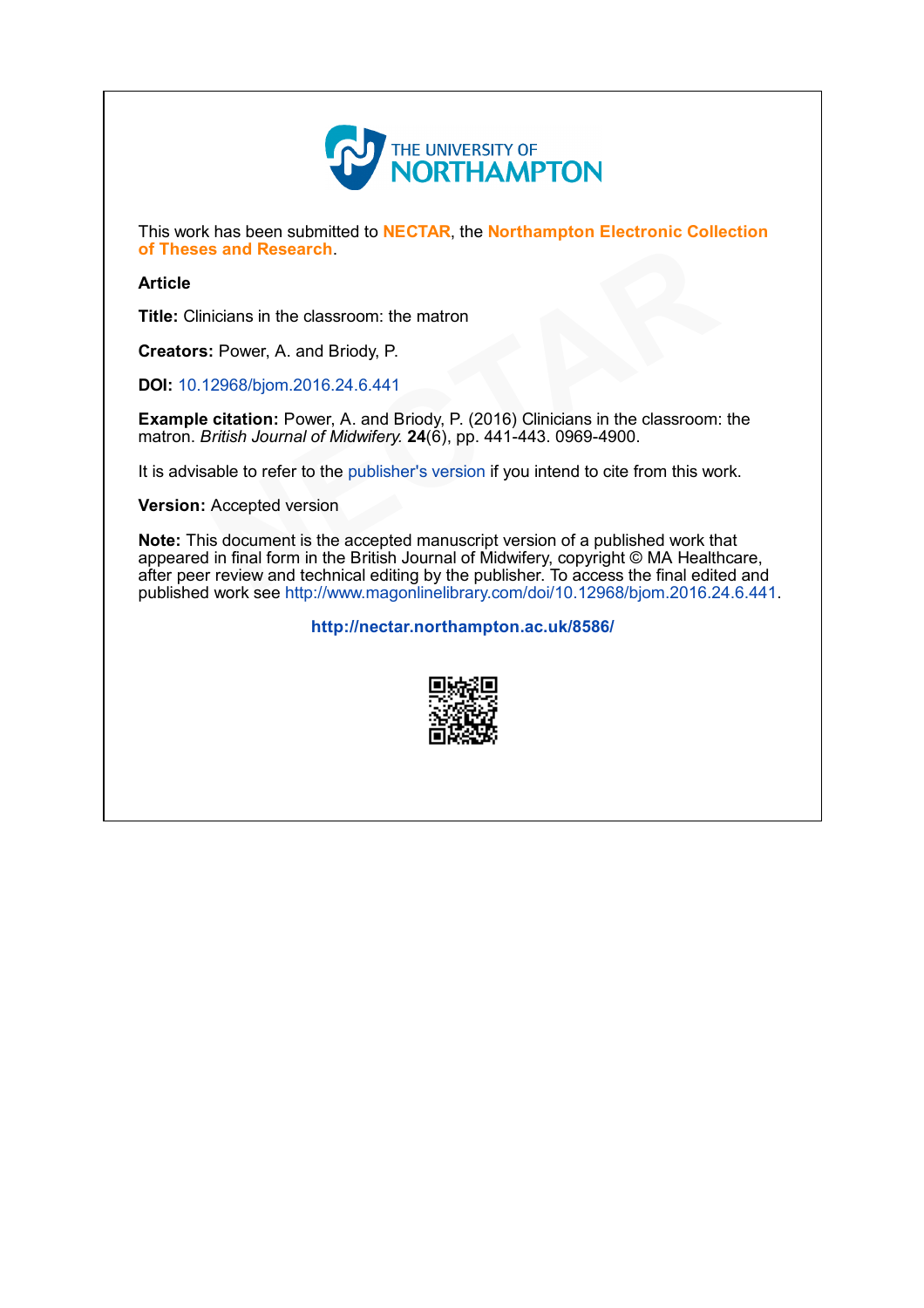This document is the accepted manuscript version of a published work that appeared in final form in the British Journal of Midwifery, copyright © MA Healthcare, after peer review and technical editing by the publisher. To access the final edited and published work see

http://www.magonlinelibrary.com/doi/10.12968/bjom.2016.24.6.441

# **Clinicians in the Classroom: the Matron**

# **Abstract**

This is the fourth in a series of articles exploring expert clinicians' participation in teaching pre-registration midwifery students in the classroom setting. This article will consider sessions facilitated by Paula Briody, Matron for Intrapartum Care, Northampton General Hospital NHS Trust. Paula facilitates sessions will students in the third year of their programme of study entitled 'working as a professional' and 'employer/employee responsibilities'. Students at the University of Northampton are privileged to be taught by an expert clinician such as Paula whose varied career to date has equipped her with a unique skills set which she is keen to share with the next generation of midwives. The unpredictable nature of the clinical area means senior midwives such as Paula cannot commit to facilitating student learning in the hospital environment as the demands of the service must come first; however by timetabling classroom-based sessions students are guaranteed protected time to learn about this key position.

Keywords: Matron; clinical leadership; pre-registration midwifery education; midwifery recruitment

# **Matron: role and responsibilities**

The NHS Plan (Department of Health (DH)) cited the introduction of matron posts in England as key to the NHS Policy Objectives in order to give senior midwives and nurses the authority to 'get the basics right on the ward' (2000:5). The Royal College of Midwives (RCM, 2008) suggests the responsibilities of a matron typically include:

- Ensuring that care on the wards, delivery suite and antenatal clinic is high quality, woman-centred and effectively managed
- Providing professional leadership
- Taking responsibility for the quality surveys, protocol developments and updating
- Taking responsibility for the environment, health and safety issues and the quality of food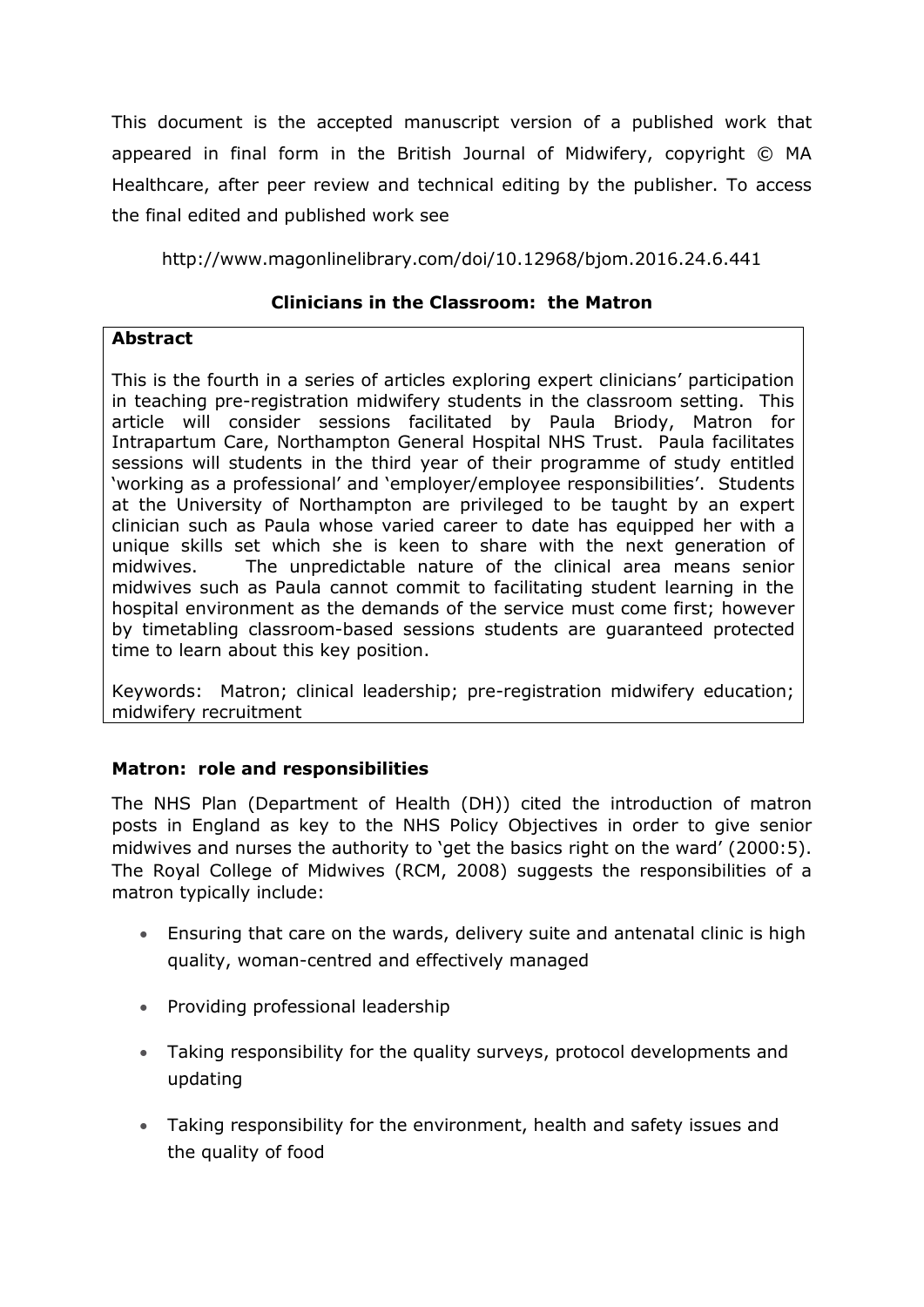• Defusing complaints

This role is currently particularly challenging in the context of a rising birth-rate; an increase in the proportion of 'complex cases' as a result of social, economic and clinical challenges (Power, 2016); staff shortages and an impending 'retirement time bomb' (RCM, 2015:2) as approximately 4,628 midwives retired between 2010 and 2016 (Centre for Workforce Intelligence, 2012).

### **The journey to becoming a Matron: Paula's story**

I qualified as a Registered General Nurse in January 1985 and worked for several years as a staff nurse in oncology and female surgery/gynaecology before commencing my midwifery training in November 1988. I qualified in April 1990 and so my journey as a midwife began. I worked in all areas of midwifery and was passionate about providing women/family centred care to ensure that women were empowered and fully informed of their choices to achieve a positive birth outcome.

I spent a couple of years living in San Francisco where I worked with a group of independent midwives providing antenatal, intrapartum and postnatal care for women who had opted for homebirth. Obstetric care in the state of California is very different to the UK: community midwifery does not exist and there is no support for homebirth unless you employ an independent midwife.

On my return to the UK in 2002 I was employed as a community midwife in Northampton. At that time we did not have a birth centre and homebirth was becoming more popular. At booking and during the antenatal period low risk woman were offered the option to birth at home and gradually the percentage of woman choosing to birth at home was rising. It became quite difficult to support the ever growing number of homebirths and cover antenatal clinics and postnatal visits and so the concept of a home birth team was discussed.

We decided that as the home birth rate had increased to 5% a designated team was need to provide the home birth service to ensure that the service was safe and sustainable. The idea was conceived in 2009 and in April 2010 the home birth team was born! The team would provide antenatal visits at home, be available for birth 24/7 and provide postnatal care. The team celebrated their  $6<sup>th</sup>$ birthday this year and have attended over 1500 home births. In 2011 they won the RCM Implementing Government Policy Award.

I then took a career break and went to work in Australia. I worked on the delivery suite in a private hospital which was very different to what I had been used as working as an autonomous midwife in the UK. The model of care was obstetric-led and at times a challenging environment to work in, but during my time there I was able to ensure woman I cared for were empowered and had informed choice regarding birth options.

I returned to the UK permanently in May 2012 and worked on the maternity day unit helping to implement and support the area as the unit was now seeing women for triaging who were over 20 weeks' gestation. This involved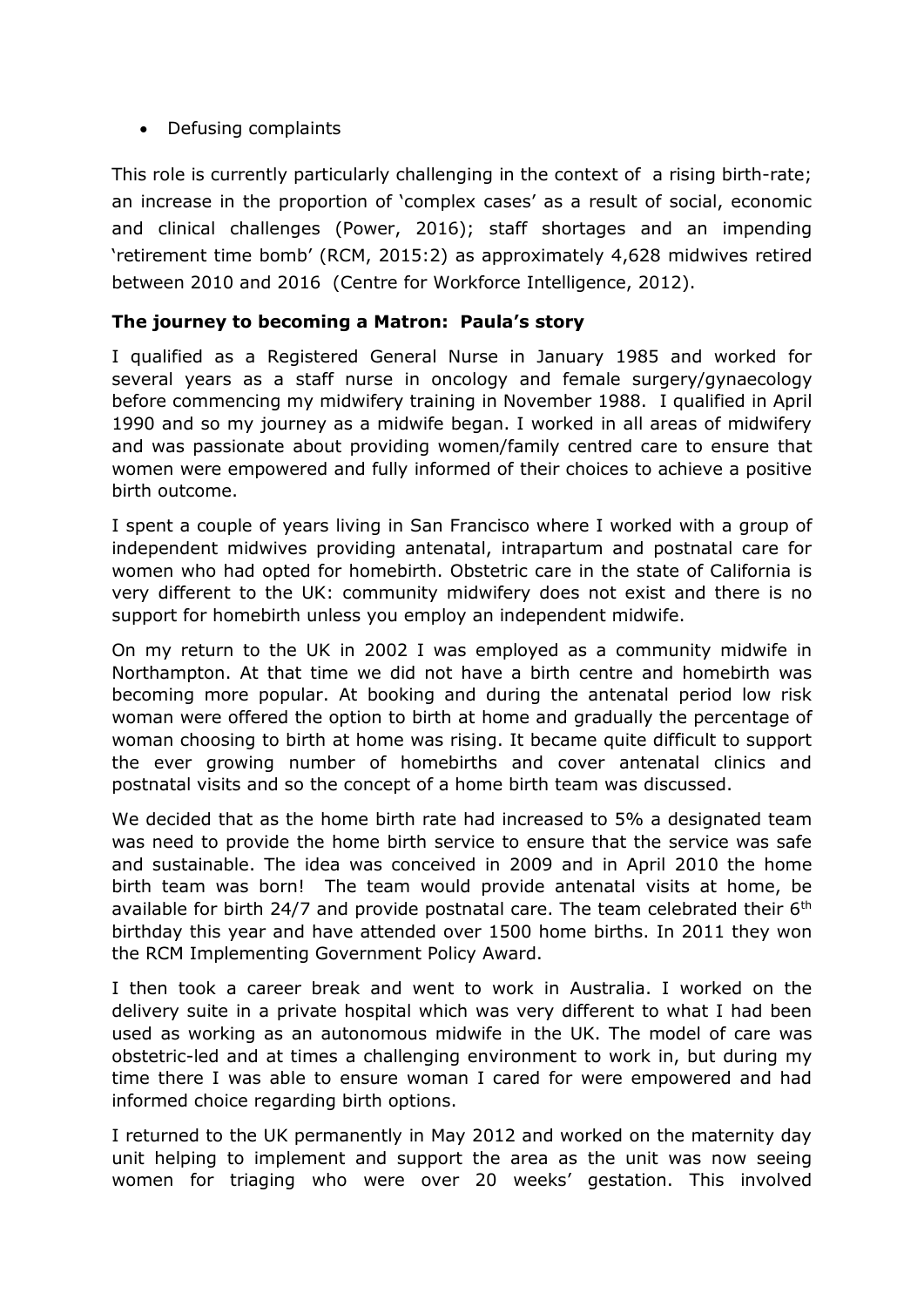multidisciplinary working and ensuring that woman were signposted to the correct area.

In December 2012 I was appointed as Matron for Intrapartum Care. My areas of responsibility are labour ward, maternity day unit, home birth team and as from December 2013 our birth centre. Shortly after I came into post we were successful in a bid to obtain funding to improve the environment and we used that money to develop the birth centre which has 4 birth rooms (3 with pools), a new pool room on labour ward which can be used for high risk women and a new ward area close to labour ward for inductions of labour and high risk antenatal and postnatal women.

During my time in post I have endeavoured to reduce our lower section caesarean section (LSCS) rate and increase our normal births supported by midwives. A birth after caesarean (BAC) clinic was started and has been very successful in increasing our vaginal birth after caesarean (VBAC) rate. The LSCS rate has gone down and now the challenge is to sustain that along with our increase in normal birth rate.

I also co-run a weekly 'Meet the Matrons' clinic this is open to women in the antenatal and postnatal periods. It runs all day once a week. The rationale for setting up the clinic was because I was always keen to meet face to face with anybody who had issues/complaints/concerns in the antenatal period. It became apparent that this service was very much needed, so we decided to start pilot a clinic which is proving to be very successful! Students are more than welcome to contact me if they wish to attend one of the sessions.

I have always been very conscious of how important it is to have a happy and supportive work environment, so that women are cared for by midwives who come to work feeing happy, valued and supported. I take a very proactive approach with regards to recruitment ensuring that I am involved in all of the shortlisting and interview process. I feel ultimately responsible for all midwives that are employed to work in my unit and want to ensure that those we employ share our core value of being 'with woman' to provide high quality women/family centred care.

#### **Why teach?**

My journey into teaching and involvement with the university really stemmed from my involvement in recruitment. I am as passionate about midwifery today as I was when I started in 1988. It is a privilege to be a midwife and be part of a woman's journey into motherhood. When I interview midwives whether they be students about to qualify or experienced midwives I want to be able to hear and feel their passion too. I feel that it is so important that students understand that being a midwife really means 'with woman', watching and listening. As Matron for Intrapartum Care I am acutely aware that it takes a huge amount of compassion, care and courage to support a woman through labour and in today's labour wards the focus can shift to caring for pumps and monitors etc. with a danger of losing sight of the needs of the woman and her partner. Of course there is always going to be a percentage of women who need high risk care and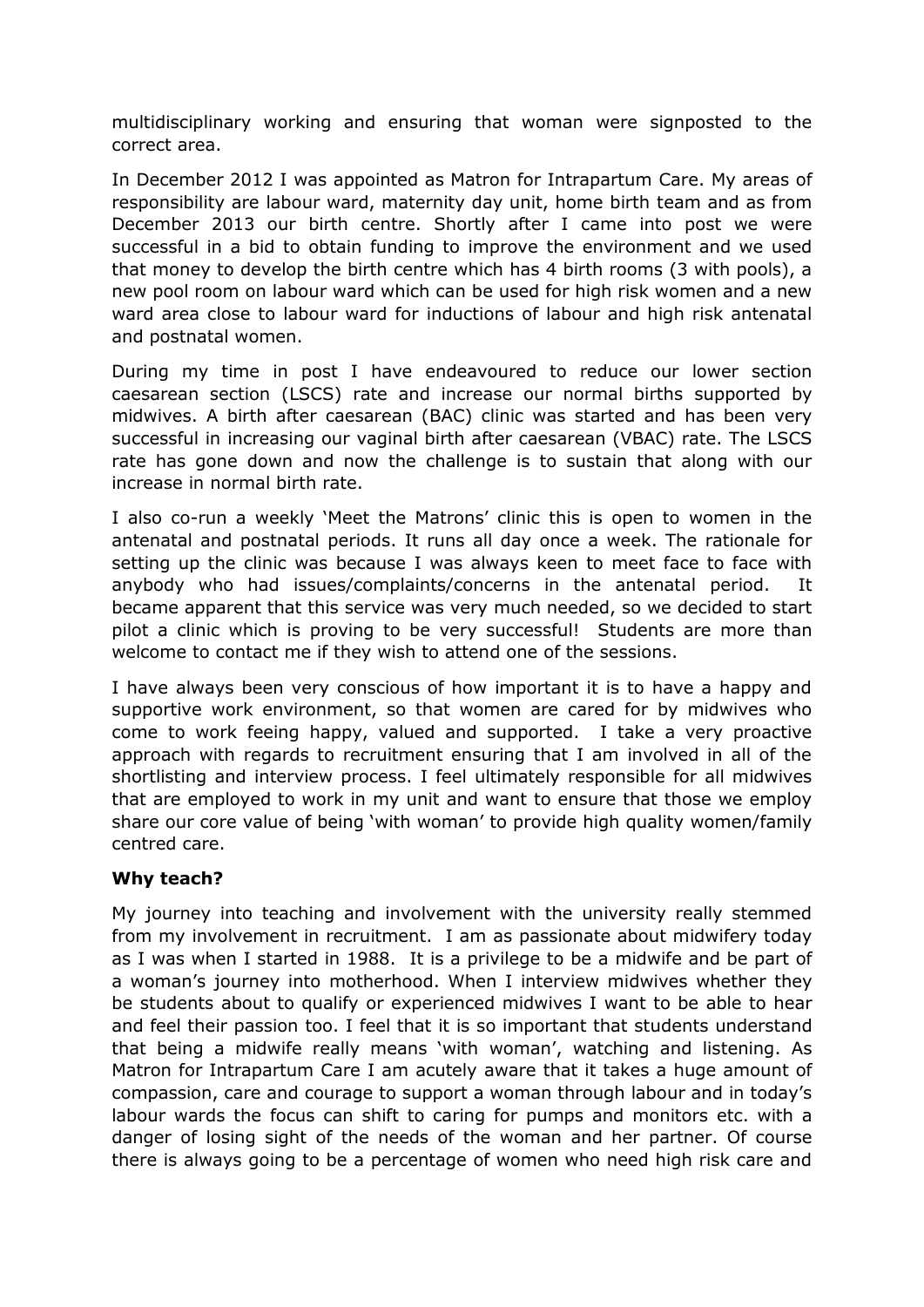we all need to be competent in this area but we must as midwives always keep the woman at the centre of care and this at times can be challenging.

In terms of my involvement with pre-registration midwifery education I think it is very important for placement providers to work closely with education providers to educate and support the future midwifery workforce. I personally feel it is hugely important as a clinician to be involved with the university to prepare students for the realities of life as a midwife as this transition can be very difficult.

## **The sessions**

To date my involvement in the classroom has been with third year students as part of a module which explores how contemporary midwifery practice requires midwives to demonstrate the ability to work autonomously within legal and ethical frameworks. The sessions were entitled 'working as a professional' and 'employer/employee relations' and areas covered can be seen in box 1. From the next academic year I will also be facilitating 'working as a professional' sessions with students in the first and second years of their programme of study as the concept of professionalism in all domains should be introduced early in students' training and revisited throughout the course.

- NMC Code
- An awareness of policies, procedures and guidelines
- The requirement to be professional at all times, including an awareness of safe and appropriate use of social media
- Respect for colleagues, women and families
- The importance of multi-disciplinary working
- An awareness of appearance
- Appropriate behaviours
- Organisational Culture and how to promote a positive work culture
- Multi-disciplinary and multi-professional working
- Autonomy and Continuing Professional Development (CPD) midwives are responsible for their own individual practise and have a responsibility to keep up to date with current knowledge
- Pay Structure
- Mandatory training for preceptor midwives
- Midwifery supervision

# **Summary**

Despite the complex demands of modern day maternity services; further complicated by ongoing staff shortages; women and their families demand and deserve a safe service provided by midwives who are knowledgeable, researchaware and professional. Policy dictates that matrons should take the lead in ensuring women receive high quality care in clean and safe environments and if service user expectations are not met their remit includes the management and resolution of complaints (DH, 2000). By having a senior clinician with such wide-ranging responsibilities come into the classroom, student midwives will be